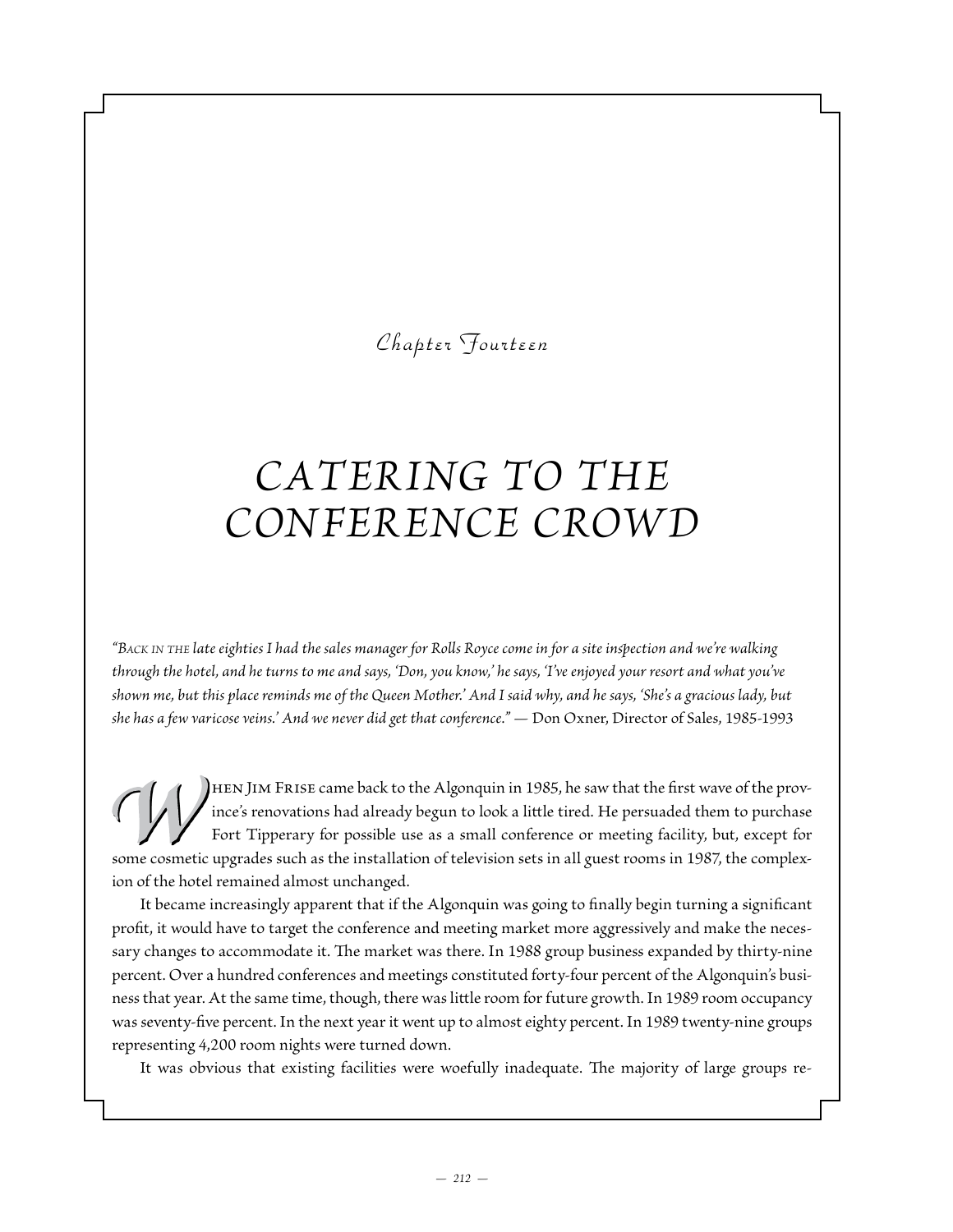quired the largest conference room, the Casino, along with the largest banquet room, the Passamaquoddy Dining Room, and several small function areas. The Casino itself had only 2,500 square feet of floor space and limited audio-visual capability and food service. Its separation from the hotel made moving guests over and back in inclement weather a dreary procedure. At 4,500 square feet, the Passamaquoddy Dining Room was a good size, but obstructing pillars reduced seating space to 275 and made craning of the neck an essential part of the Algonquin conference experience. The main lobby could be used for receptions but that created disruptions for other guests. In short, accommodating one large group was difficult, and accommodating more than one was impossible. At least twelve large national and international groups would come to the Algonquin if sufficient space were available. Some of these used only CP resorts and were a natural market. Groups in the US, for example, had run out of affordable space and were looking to the Maritimes as an economical alternative. The Algonquin was still the only major resort in the Maritimes and, if it were upgraded, it would have a good shot at snagging some of these groups.

Perhaps moved by the spirit of the hundredth anniversary in 1989, the province and CP decided to follow the recommendations of a study commissioned the previous year to upgrade the hotel and capture this burgeoning conference market. A triangular, 5,000 square-foot, three-level addition, invisible from the front of the hotel, would be built between the main and the kitchen wings. The lowest level would be the conference section and the next level a banquet hall with direct access from the kitchen and dining room. The entire addition indoors would be winterized with self-contained heating and air conditioning. On the top floor would be a roof patio. Architects Four of Moncton designed the facility.

The new conference center was the first part of a two-phase plan which would also include a new guest room wing for conference guests. The total cost of \$11.3 million would also include a major upgrade to Fort Tipperary to enable it to handle smaller meetings. In the winter of 1990, construction began on the conference center, to be completed in the summer of 1991.

ALMOST IMMEDIATELY, CONTROVERSY arose over the proposed new guest room wing, to be located on the north side of Prince of Wales Street, a residential zone. In order for construction to proceed, two lots had to be rezoned from single and two-family residential to tourist-commercial. Though the Chamber of Commerce and the town in general backed the plan, it was opposed by a small but vocal group of residents, including the Vaughans, Flemers, Hosmers, and Van Fleets. Lady Beaverbrook, in a celebrated remark, described the proposed wing as "aesthetically appalling." Murray Vaughan's solicitor wrote to Premier McKenna, threatening that, should *Part of the conference campaign, 1988. Don Oxner, Unidentified Individual, Kirsten Rouse, Jim Frise.* Fairmont Algonquin

*•*

*•*



but from May through October<br>ours is a popular spott ours is a popular spot!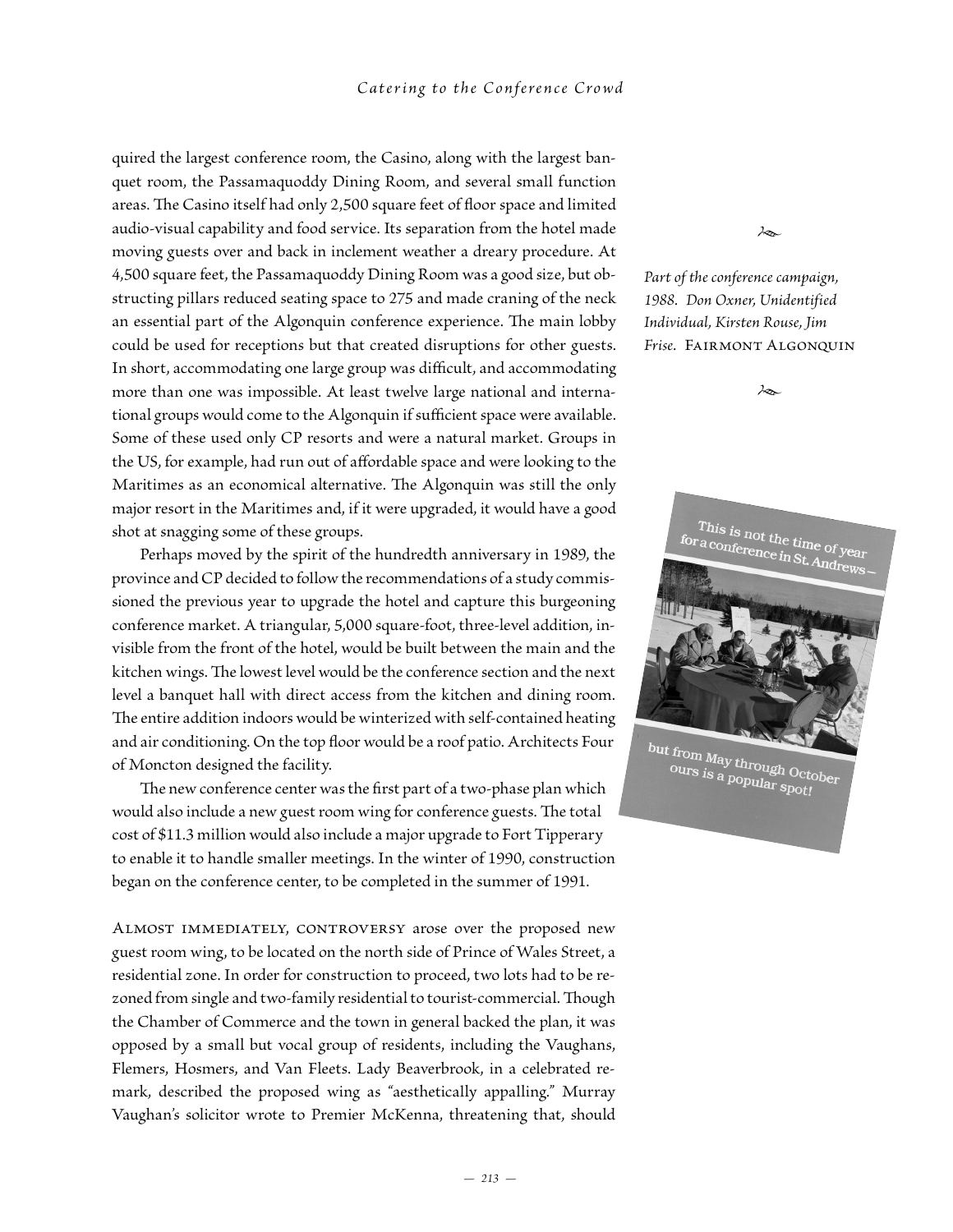

the addition go ahead as planned, there could be significant losses to other provincial institutions which were unable to effectively finance themselves.

The addition would be several hundred yards away from the homes of the people complaining. It was not really visible from their locations but was apparently too close for comfort. Ironically, some of the complainants were the people who had created Algonquin Properties to save the hotel, and the purpose of the addition was to enable the hotel to turn a profit and secure its financial future.

To be fair, no one opposed the addition per se, only its location. The argument was quite logically made by the cottagers that it might be built on the hotel side of Prince of Wales. That, however, would certainly have created problems. The Painter Wing was unheated in the winter, and the new addition would have to be connected to it. This wing ran at an angle from the hotel, and adding onto it would have looked distinctly bizarre. It was an index of how much the town feared or respected the cottagers that they even seriously considered putting the addition behind the Casino, forgetting that one purpose of the addition was to avoid having to go outdoors to attend a conference.

Attention was paid to the argument that the new wing would erode the "small town" character of St. Andrews. This would, of course, happen no matter where the wing was located; the addition was only a tiny alteration of

*•*

*Conference addition plan.* Architects Four

*•*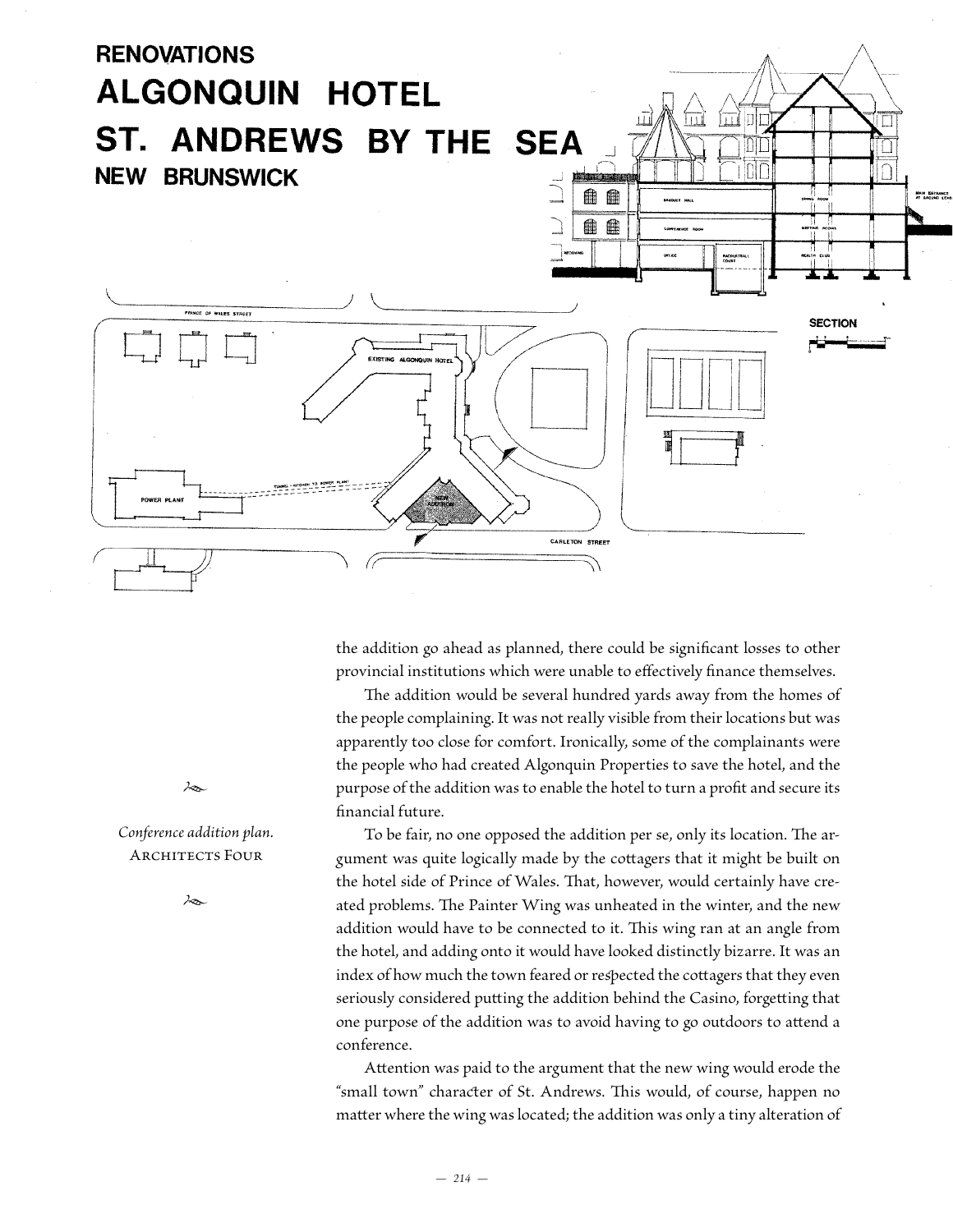an already altered landscape. The character of the town had been changing ever since the large hotels had begun operating.

If anyone had a legitimate complaint, it was Jim Stewart, a native of Scotland and a much-decorated veteran of World War II who had retired to the town some years before. He was justifiably horrified to discover that

the addition would effectively put up a huge concrete wall almost at his front door and all but cut him off from the street. At many town council meetings, Stewart was a vocal opponent of the addition. He argued, not without force, that by-laws were there for a reason and should not be thrown away every time they got in the province's way.

The controversy, probably the most acrimonious in the history of town-cottager-hotel relations, continued through the spring of 1991 and acquired a notoriety in the press. A cartoon in the *St. Croix Courier* depicted Stewart as Everyman standing firm against the Expansion as a slavering ogre, with the province in its pocket and making it abundantly clear that he was unworried by any objections its opponent might care to raise. Frise attempted to mollify the complainants, stating that the project was good for the town and that in all its dealings so far the Algonquin had always shown itself to be fair.

IN AUGUST 1991 the conference facility opened. It was very functional and featured a gazebo-topped roof garden for outdoor receptions and barbecues. When CP had rebuilt the Algonquin after the 1914 fire it had converted the covered pagoda where the orchestra played on sunny afternoons, and guests would gather to read, rock, and look out over the bay to a glassed-in octagonal sitting area. The roof garden supplemented the front veranda in bringing back some of the outdoor feel of the old hotel.

As planned, the new structure also brought business. An operational highlight of 1991 was the Canadian Security and Intelligence Service (CSIS) conference. CSIS, the FBI, and Interpol were there, and it was an odd conference, the only one the hotel has ever hosted in which management was unsure of the real names of the guests. It was probably the only one, too, in which the site inspector raised the possibility of tearing out walls if anything untoward was found. There were a couple of motor coach tours in at the time, and they found the guns, the earphones, and the talking into hands most diverting. The code name for the conference was Pillar and delegates wore a pin with a pillar on it. It was the first time this conference had been held in a public setting. CSIS liked the venue because it was easy to isolate the conference from the rest of the hotel. Two whole wings had been sealed



*The proposed addition aroused a minor storm of controversy.* DAVE STEVENS

*•*

*•*